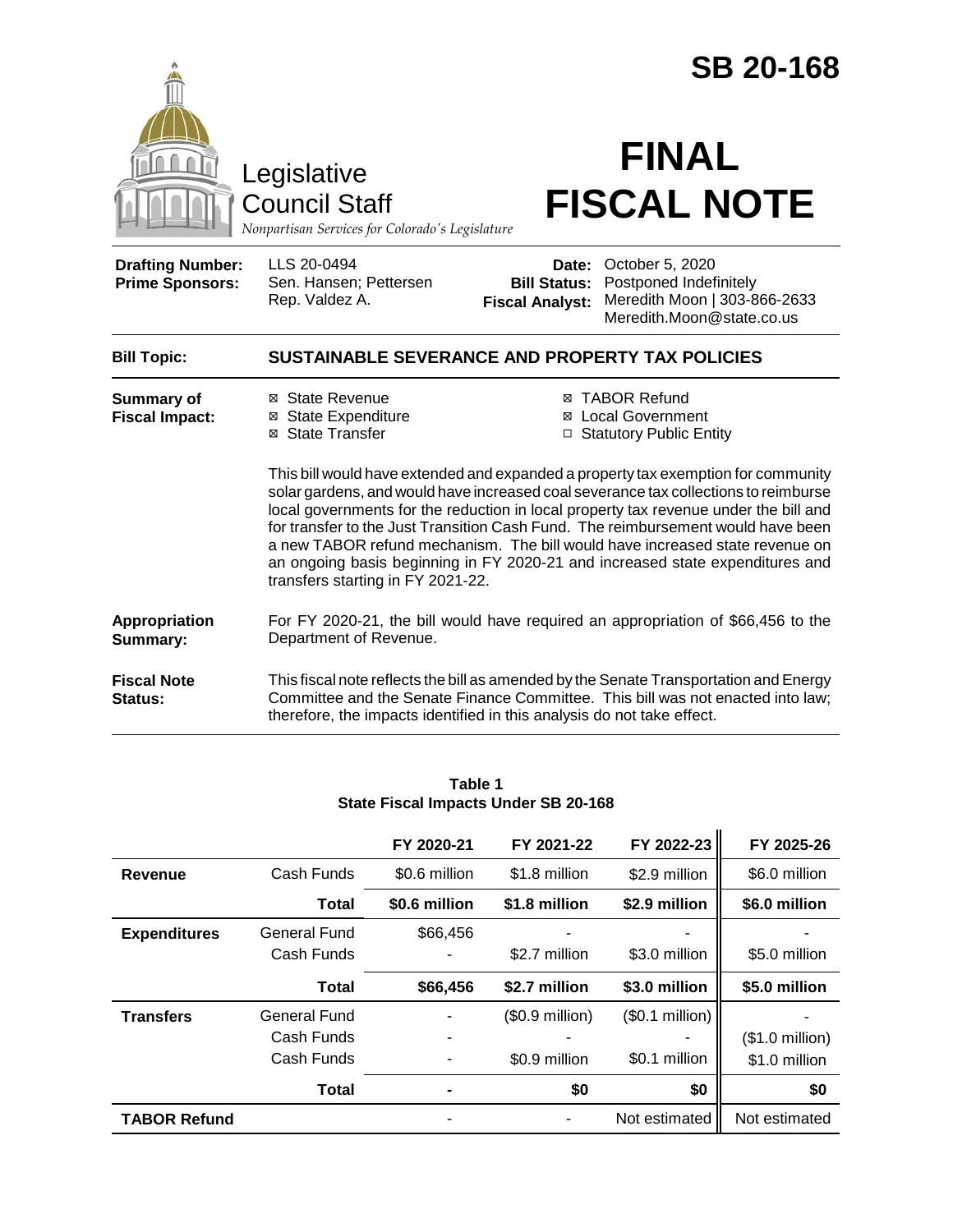# **Summary of Legislation**

This bill extends and expands a property tax exemption for community solar gardens (CSGs), increases coal severance tax collections, reimburses local governments for the reduction in local property tax revenue, creates a new TABOR refund mechanism, and transfers money into the Just Transition Cash Fund, as described below.

**Property tax exemption for community solar gardens.** The bill extends the existing property tax exemption for CSG property used to generate electricity for residential, governmental, and non-profit customers by five years until 2026 and expands the CSG exemption to state-assessed property. The bill also specifies that CSG property be valued based on the 30-year income of the property rather than the cost basis.

**Increase coal severance tax collections.** Under current law, the first 300,000 tons of coal produced each quarter by each mine is exempt from the coal severance tax. Beginning tax year 2021, the bill reduces the quantity of coal exempted from severance tax each quarter by 60,000 tons per year, such that 240,000 tons are exempt each quarter during 2021, 180,000 tons are exempt each quarter during 2022, and so on. The bill eliminates the exemption for 2025 and subsequent years.

Coal severance taxpayers are allowed tax credits equal to 50 percent of severance taxes paid on underground coal and lignitic coal. Beginning tax year 2021, the bill reduces the credits by 10 percentage points per year, such that the credits allowed are 40 percent for 2021, 30 percent for 2022, and so on. The bill eliminates these credits for 2025 and subsequent years.

**Sustainable Energy Tax Policy Fund and new TABOR refund mechanism.** The bill creates the Sustainable Energy Tax Policy Fund (fund), which will receive the additional coal severance tax revenue resulting from changes to exemptions and credits under the bill. The fund will be used to reimburse local governments for their lost property tax revenue under the bill. In years when the state TABOR refund amount exceeds the amount reimbursed to local governments for the senior and disabled veteran homestead exemptions, expenditures from the fund are accounted for as a TABOR refund mechanism. When there is insufficient revenue in the fund, the bill requires a General Fund expenditure to reimburse local governments for reduced property taxes.

**Transfers to the Just Transition Cash Fund.** At the end of each fiscal year, the bill transfers any revenue in excess of the reimbursement to local governments into the Just Transition Cash Fund. The Just Transition Cash Fund was created in HB 19-1314 to assist communities and workers whose coal-related industries and jobs are subject to significant economic transition.

### **Background and Assumptions**

**Community solar gardens.** As of January 2019, CSGs capable of producing 244 megawatts of power had been contracted for distribution by Xcel Energy and Black Hills Energy. CSGs producing about 36 megawatts were actually in operation as of 2019, the most recent data available. These CSG properties are operated independently, and the power is sold for distribution to the utilities. Currently, every CSG in the state is under 2 megawatts and county assessors, rather than the Division of Property Taxation, will be responsible for valuing the property when the exemption expires.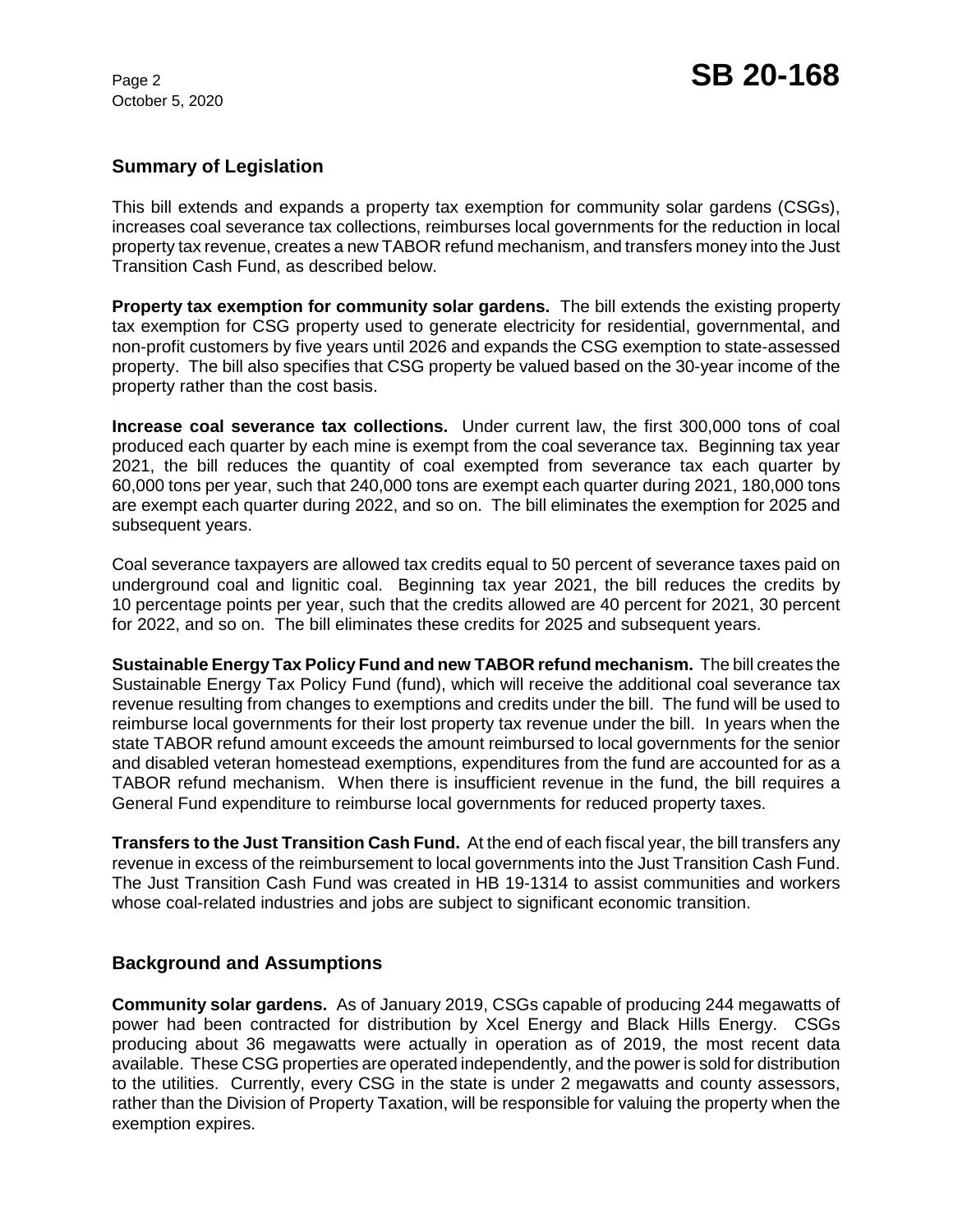**Valuation for property taxes.** CSGs are currently assessed based on the cost method of valuation. The actual value is determined based on the cost to install the property, and the value of the property is depreciated over an expected 20-year life cycle. The bill requires CSGs to be valued based on the expected income of the property over a 30-year cycle. The change in valuation methods will result in stable taxes over a 30-year period, rather than a declining value over a 20-year period.

Figure 1 compares methods of valuation of a \$500,000 property for 30 years. Under the cost approach, the value of the property is \$500,000 in year 1 and declines to a residual value of about 10 percent of the original value in year 19. Under the income method, the value is \$175,000 each year for 30 years. Compared with current law, the bill will reduce the valuation for property taxes early in the life of the CSG and increase the valuation later in the life of the CSG.



**Property tax exemption.** It is anticipated that 68.6 percent of contracted CSGs will be operational in 2021 and 82.8 percent will be operational in 2022. Based on the valuation method described in the bill, it is estimated that the bill will reduce the taxable value by \$31.2 million for property tax year 2021 and \$34.2 million in 2022. Using average mills for each county in 2018, the most recent data available, this reduction in assessed value will reduce local property tax revenue, to be backfilled by severance tax revenue under the bill, by an estimated \$2.7 million in FY 2021-22 and \$3.0 million in FY 2022-23. The amount will increase as more CSGs are constructed.

### **State Revenue**

The bill increases coal severance tax revenue by \$0.6 million in FY 2020-21 (half-year impact) and \$1.8 million in FY 2021-22. The impact on severance tax revenue is phased in through tax year 2025, and the bill is expected to increase revenue by about \$6.0 million annually when fully phased in for FY 2025-26 and subsequent years. Revenue generated by the bill is deposited into a the newly created Sustainable Energy Tax Policy Fund and is subject to TABOR.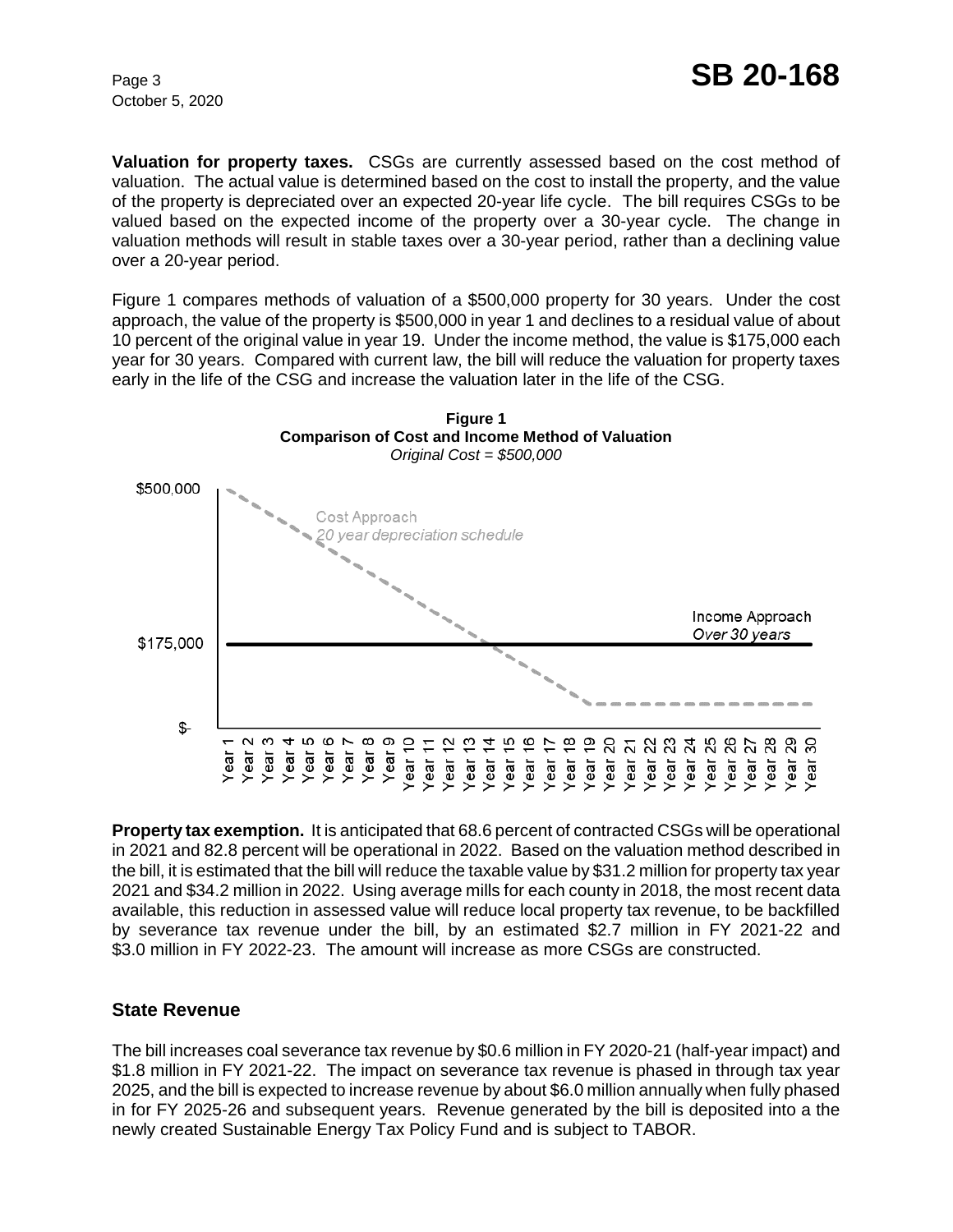**Severance tax revenue.** The bill increases severance tax revenue by decreasing, and eventually eliminating, the severance tax exemption for 300,000 tons of coal produced per mine per quarter, and by decreasing, and eventually eliminating, the severance tax credit for coal produced at underground mines. The provision affecting the severance tax credit for lignitic coal is assessed as having no revenue impact, as the credit is not utilized. Table 2 presents the annual impact of the exemption and underground coal credit on a fiscal year basis through FY 2025-26, when the bill is fully phased in. Revenue impacts are calculated based on exemption and credit data for FY 2018-19, adjusted for projected future production. As a forecast of severance tax revenue is unavailable beyond FY 2021-22, Table 2 assumes that production will remain constant beyond FY 2021-22 for illustrative purposes. To the extent that production declines in future years, the bill's impact on revenue will be less than estimated.

| Table Z                                             |  |
|-----------------------------------------------------|--|
| Coal Severance Tax Revenue Impacts Under SB 20-168* |  |
| Dollars in Millions                                 |  |

**Table 2** 

|                             | FY 2020-21 | 2021-22 | 2022-23** | 2023-24** | 2024-25** | 2025-26** |
|-----------------------------|------------|---------|-----------|-----------|-----------|-----------|
| May 2020 Forecast           | \$2.5      | \$2.0   | \$2.0     | \$2.0     | \$2.0     | \$2.0     |
| <b>Quantity Exemption</b>   | \$0.2      | \$0.5   | \$0.7     | \$1.1     | \$1.4     | \$1.6     |
| <b>Underground Credit</b>   | \$0.4      | \$1.3   | \$2.2     | \$3.1     | \$4.0     | \$4.4     |
| <b>Lignitic Coal Credit</b> | \$0.0      | \$0.0   | \$0.0     | \$0.0     | \$0.0     | \$0.0     |
| Coal Severance Tax          | \$3.1      | \$3.8   | \$4.9     | \$6.2     | \$7.4     | \$8.0     |
| Revenue Increase            | \$0.6      | \$1.8   | \$2.9     | \$4.2     | \$5.4     | \$6.0     |

 *\* Totals may not sum due to rounding.*

*\*\* A forecast for coal severance tax revenue is not available beyond FY 2021-22. For illustrative purposes, the fiscal note assumes revenue for future years will be unchanged from FY 2021-22. If production decreases, revenue will be less than shown.*

### **State Transfers**

Beginning in FY 2021-22, the bill transfers any money remaining after reimbursing local governments from the Sustainable Energy Tax Policy Fund to the Just Transition Cash Fund. No transfers are expected initially, since the combined severance tax revenue increases for FY 2020-21 and FY 2021-22 are lower than projected FY 2021-22 reimbursements to local governments for the 2021 CSG property tax exemption.

For future years, transfer amounts will depend on actual severance tax revenue collected and reimbursements required. For example, if in FY 2025-26 severance tax revenue credited to the Sustainable Energy Tax Policy Fund totaled \$6.0 million and reimbursements to local governments totaled \$5.0 million, the bill would direct the transfer of \$1.0 million from the Sustainable Energy Tax Policy Fund to the Just Transition Cash Fund, as shown in Table 1.

Beginning in FY 2026-27 after the CSG property tax exemption expires, the entire amount of coal severance tax revenue under the bill will be transferred from the Sustainable Energy Tax Policy Fund to the Just Transition Cash Fund.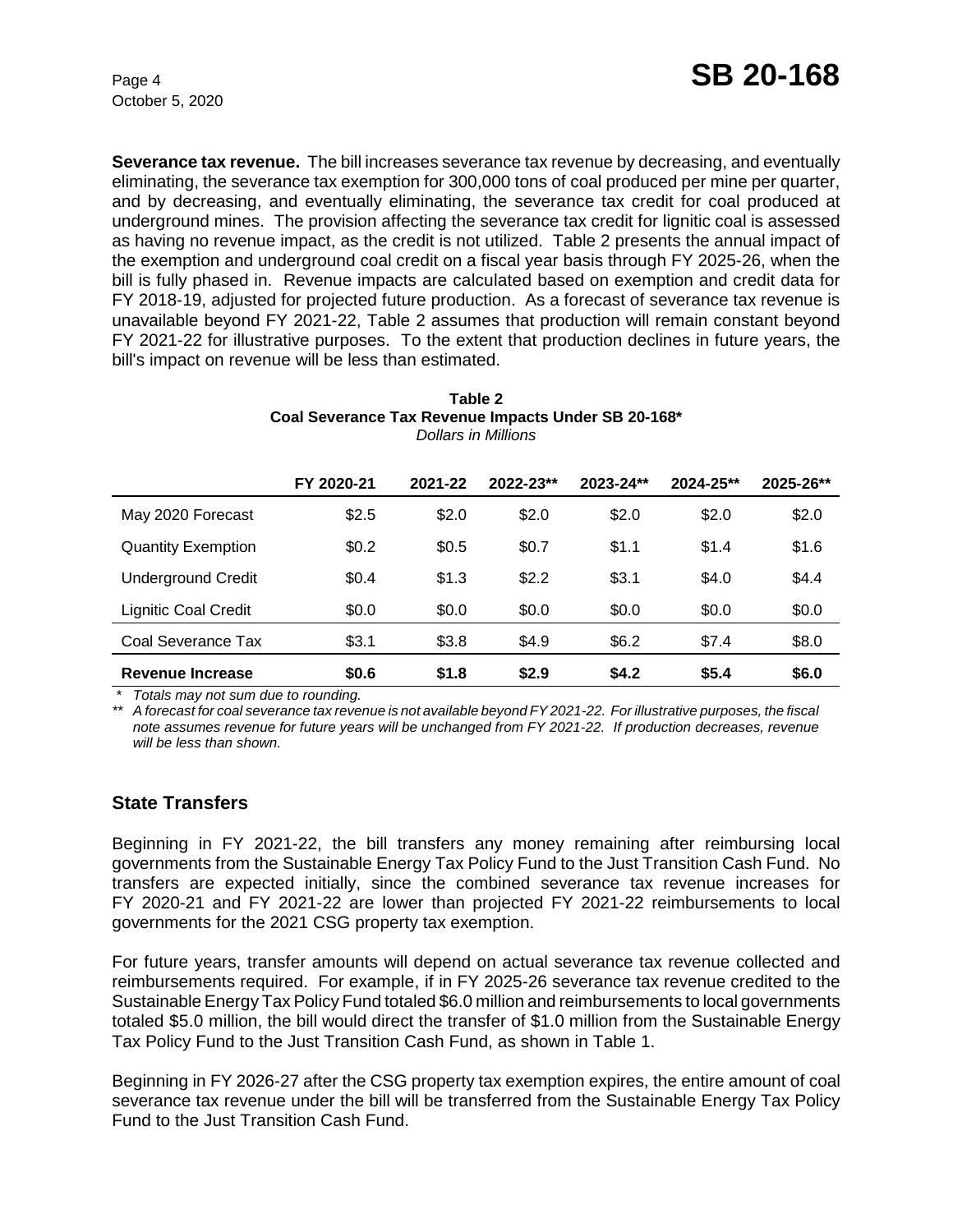## **State Expenditures**

This bill will increase state General Fund expenditures by \$66,456 in FY 2020-21. Starting in FY 2021-22, the bill will require the state to reimburse local governments for reduced property tax revenue for taxes levied starting in 2021. Reimbursements will total \$2.7 million in FY 2021-22 and \$3.0 million in FY 2022-23 and subsequent years, which will be backfilled by the General Fund in FY 2021-22 by \$0.9 million and in FY 2022-23 by \$0.1 million.

**Reimbursement for local governments — Department of the Treasury.** The bill requires the Treasury to reimburse local governments for the reduction in property tax revenue. The first source of local government reimbursements is from the Sustainable Energy Tax Policy Fund, with any remaining reimbursements made from the General Fund. Table 3 shows the reduction in property tax revenue discussed in the Background and Assumptions section of this fiscal note, the revenue available in the Sustainable Energy Tax Policy Fund, the transfers to the Just Transition Fund, and the General Fund reimbursements. In any year in which the reduction in local property tax revenue exceeds the increase in coal severance tax revenue, there will be a General Fund obligation to reimburse local governments. As coal severance tax revenue increases over time, the General Fund reimbursement is not expected past FY 2022-23. The Treasury is able to administer reimbursements from the fund within existing appropriations.

The reimbursement to local governments will no longer be required after the CSG exemption expires in 2026, eliminating that expenditure starting in FY 2026-27.

|                                                                                                              | FY 2020-21    | FY 2021-22               | FY 2022-23       |
|--------------------------------------------------------------------------------------------------------------|---------------|--------------------------|------------------|
| Coal Severance Tax Revenue Under SB 20-168                                                                   | \$0.6 million | \$1.8 million            | \$2.9 million    |
| <b>Reimbursement to Local Governments</b>                                                                    |               | $($2.7 \text{ million})$ | $($3.0$ million) |
| General Fund Reimbursement                                                                                   |               | \$0.9 million            | \$0.1 million    |
| <b>Amount Remaining in Sustainable Energy Tax</b><br><b>Policy Fund for Transfer to Just Transition Fund</b> | \$0           | \$0                      | \$0              |

**Table 3 Local Government Reimbursements Under SB 20-168**

**Department of Revenue.** The bill will increase Department of Revenue expenditures by \$66,456 in FY 2020-21 only to program, test, and update database fields in the department's GenTax software system and redesign the coal severance tax form. Programming costs are estimated at \$35,550, representing 158 hours of contract programming at a rate of \$225 per hour. Costs for testing at the department are estimated at \$30,640, representing 800 hours of contract testing at a rate of \$32 per hour and 200 hours at \$25.20 per hour. The redesign of the coal severance tax form is estimated to cost \$266.

**Division of Property Taxation — DOLA.** The division will develop new valuation templates for locally assessed renewable energy facilities for use by county assessors, amend existing property statement forms for renewable energy properties, and develop procedures for assessing CSGs for state assessed utilities in FY 2020-21. These workload increases can be accomplished within existing appropriations.